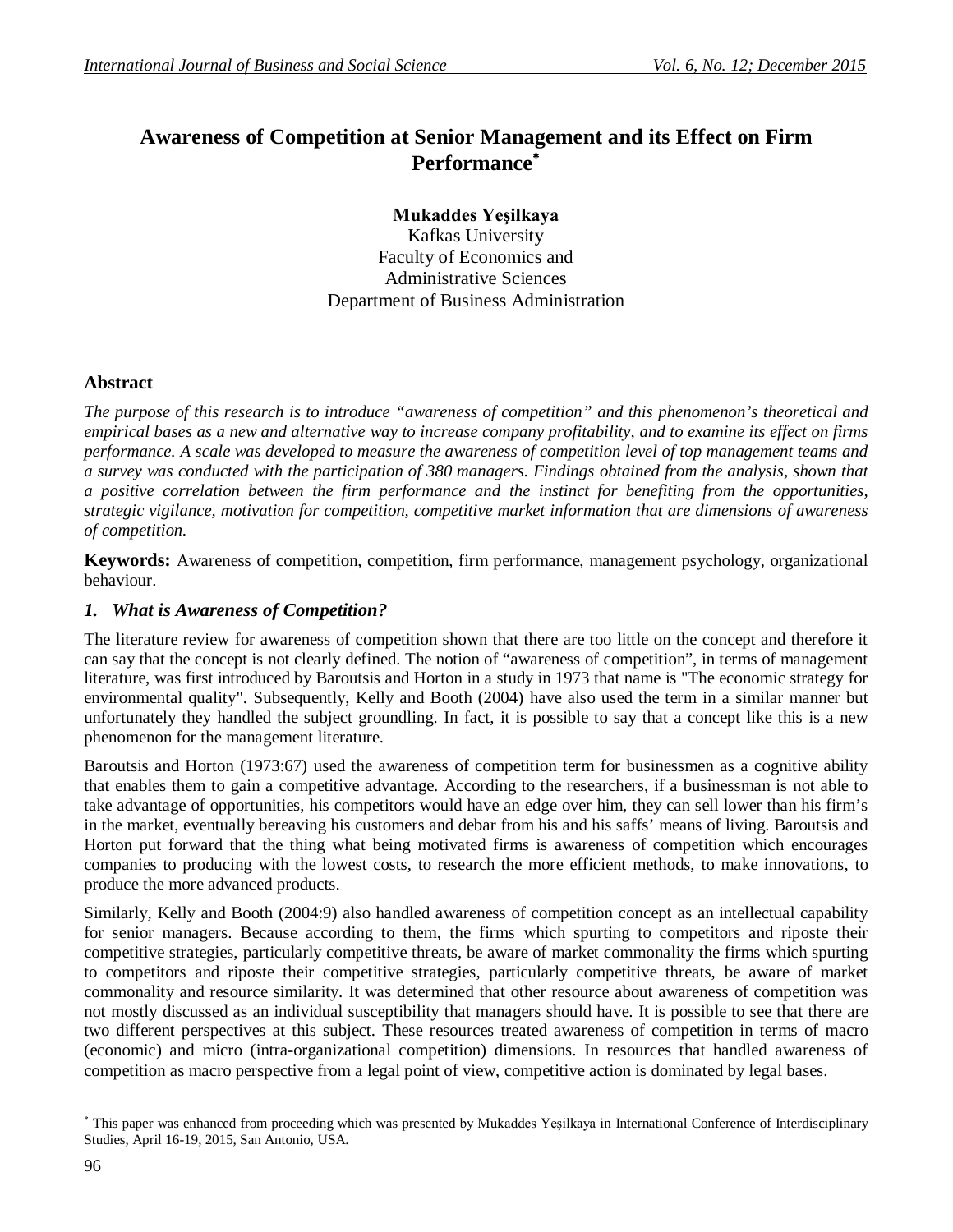In other words it is possible to say that they have tried awareness of competition concept to fitting the legal ground. Examining those resources in detail, it is clear that the growth of capitalism and economic pressure in the early twentieth century bring forward the issue of lack of awareness (Carr, 2003:4). Furthermore, the lack of awareness of competition specifically in developed countries is stem from an opposite competitive cultures in which dominate dishonest competition ideology, rather than legal/regulated competition (Dabbah, 2010:320). The solution to this unfair competition is to fill the lack of awareness, by this way it can be constituted an efficient competitive environment in market (Malinauskaite, 2011:242). Indeed, one of the fundamental purposes of World Trade Organisation (WTO) is to create the sense of competitive culture and eventually to accomplish a legal concurrence eliminating the disablers of trade and unfair competition (Jenny, 2004:35). Correspondingly, it is possible to see that the Korean Federal Trade Commission (KFTC) is also pursuing such laws to increase this awareness (Gerber, 2010:221). The Office of Fair Trading (OFT) in USA is also carrying out research in order to determine the level of awareness of competition (Bailey, 2014:241). When we consider the micro aspects of awareness of competition, it was seen in some studies that this concept was handled in terms of the competition between employees. One of the resources (Matsuo, 2005:21) indicates that some departments in a firm such as marketing where the individual performance is rewarded with financial bonuses, the competition between individuals is more perceivable. In addition to this information, in other resources stated that the awareness of this competition useful to boost the individual's level of performance (Stain, 2007:57) and the level of awareness of competition is gradually increase in social environment where they living in (Sun, 2006:28).

On the basis all of this informations, the awareness of competition in terms of managerial concept, can be defined as an individual susceptibility that able to perceive existing and probable attacks of competitor, take advantages by this attacks, and its the possible results for their organizations, thus able to estimate necessary regulations and innovations for can gain profit. Accordingly the entrepreneur or manager who has highly awareness of competition, can estimate strategies that have been used by the competitors, and why they have used them, in this way they can fore see effects implementation this strategies on both their firms and other firms in the market, and they know how can riposte to attacks of competitors. They act considering the situation of their firms in the past, present and future. When viewed this aspects, it can say that awareness of competition is a mindfulness that is valid throughout the competition process, from reading the environmental signals to creating strategies, from implementing these stategies to have being their results, and from evaluating them to boning the direction of organization.

# *2. Components of Awareness of Competition*

Based on the views of awareness of competition as an individual property and the micro aspects, it is possible to determine some common characteristics of awareness of competition as follows.

#### **2.1 The Instinct of Benefiting from Opportunities**

While the senior management team is determining the corporate strategies, they need to compare environmental threats and opportunities with company's internal weaknesses and strengths. In this comparison that has been done before strategical decision making progress, the power of ability to describing environmental signals is so important for success of the strategy. Because the firm merely can get competitive advantage against competitors according as convert threats into opportunities. This is the instinct of benefiting from opportunities that is a managerial and entrepreneurial characteristic.

Any activity for development is only realised and considered when there is a chance for making a profit (Holcombe, 2007:76). The recognition of opportunities can also be defined as a proactive trait (Lindsay, 2006:227; Lumpkin and Dess, 1996:431). It is possible to say that when people have proactive mind sets, the opportunities may be recognized more effectively (Mercer, 1998:44). Baroutsis and Horton (1973:67) suggest that the real motivator for manufacturers to produce specific goods is actually the feasible profitability. This statement finds its roots in the argument that without the presence of any possible profit opportunity, manufacturers won't be able to determine whether the consumers demand is greater than the worth of the product (Sirico, 2012:88; Wessels, 2000:487; Potter and Lloyd, 1998:34). In a similar way, the profit signal that above average, would be perceived as an opportunity to enter the market or growth; meanwhile, the profit signal that below the average would be perceived an warning of exit the market or downsizing (Hirschey, 2009:14). However, it is need to say that proactivity is not a determinant to increase the firm performance (Ambad and Wahab, 2013:102).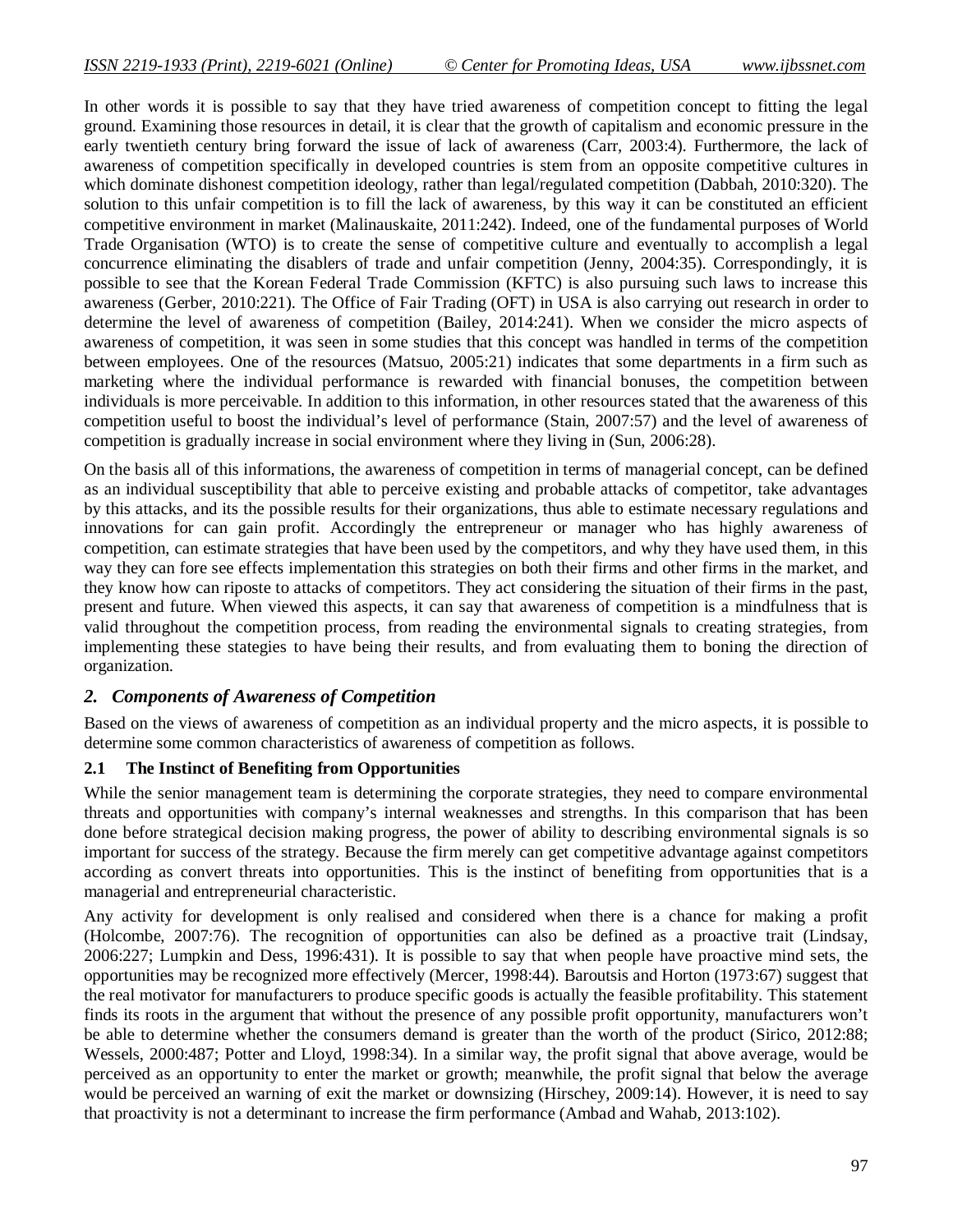Another alternative to increase the profits is to decrease the production costs of the current product. The reason such instincts are raised is to decrease the production costs of the goods, as the companies have to pass on even the small amount of increase of the production on to the selling price of the product. Increased product price is known to be one of crucial impact on product rejection by customers and also damages the company's competitive advantage.

# **2.2 Strategic Vigilance**

In order to achieve and maintain a competitive advantage over the competitors, firms must need to have unique or differentiated products or produce lower the costs (Montgomery and Porter, 1990: xv).

The strategic vigilance of top managers in a company is explained by whether they have strong in terms of certain intellectual traits. Such features are as follow.

#### **2.2.1 The Ability to Recognize Competitor's Opportunities and Advantages**

Under any circumstances, no matter how a company be succeed, its entrepreneur or manager should always consider the fact that the competitors are unpredictable and the a new attack can gone from them. Because every firm that wants to maintain an edge of competition over the competitors, would seek a way in order that customers prefer their own product. So they consistently research new products or new usage area of current product, even new production process. Because they aware of the fact that every innovation which caught customer's attention, would put in front their firms of competitors. According to D'Aveni (1994:246) if two companies would recognize a chance to become superior in competition, the faster one gain it. In addition to this information, the researcher alleged that whoever is insensible to create or recognize an opportunity, he/she is lacking of awareness.

#### **2.2.2 Being Conscious of the Possibility of Losing Customers if the Competitors Reduce the Cost of their Product**

Another way to a gain competitive advantage in the market place is reduce to the cost of the manufactured products which can be seen as the main concern of customers. It is possible to see the tendency of consumers is to pay the least amount in return for good quality products. For that reason, the decision making progress usually leads to the consumer choosing one the lowest priced product in similar quality. In that case, among the companies that are manufacturing products with same features, keeping the lowest pricing policy one, would cause competitors to loss of their customers.

#### **2.2.3 Being Aware of the Prospect of Loss of Income throughout the Company Resulting from a Lack of Demand**

Companies are meeting their basic needs with the income earned. These requirements are primarily the production costs; this is also reflected in the pricing policy of the product. On the other hand, another crucial expenditure that is the hardest cut down implementing - is the employee salaries. The employees are not willing to work under a certain amount of income, and naturally they are also expecting to obtain the best payment option there is. On the other hand, customers are the central source of income for every company. If a company manages to increase their customer base, the income and payments to employees would increase accordingly. It is truth its reverse. That is to say, firm's income will decrease as long as amount of the customers who buying the firm's products, are decline. If it is continue like so, that means the salaries of employees is imperilled. For this reasons motivate firms to developing competitive strategies which would increase their income, and to spurting which catch customer's attention on their own from competitors.

#### **2.3 Motivation for competition**

A company's motivation to compete can also be measured with their efforts to produce better, more quality and cost effective products. Rapidly and continuously changing characteristics of customer demands have enabled the development of customer-oriented production and marketing approaches, as well as increased attention on innovation and creativity in order to meet relevant demands. Even new organizing forms such as clustering which has alleged (Yıldız & Aykanat, 2015:1196; Aykanat &Yıldız, 2015:77) an important model for innovational development have showed up as a result of this tendency In today's firms have tried to develop preferable brandnew options for products that beyond the desire of customers, even they has not been aware of them.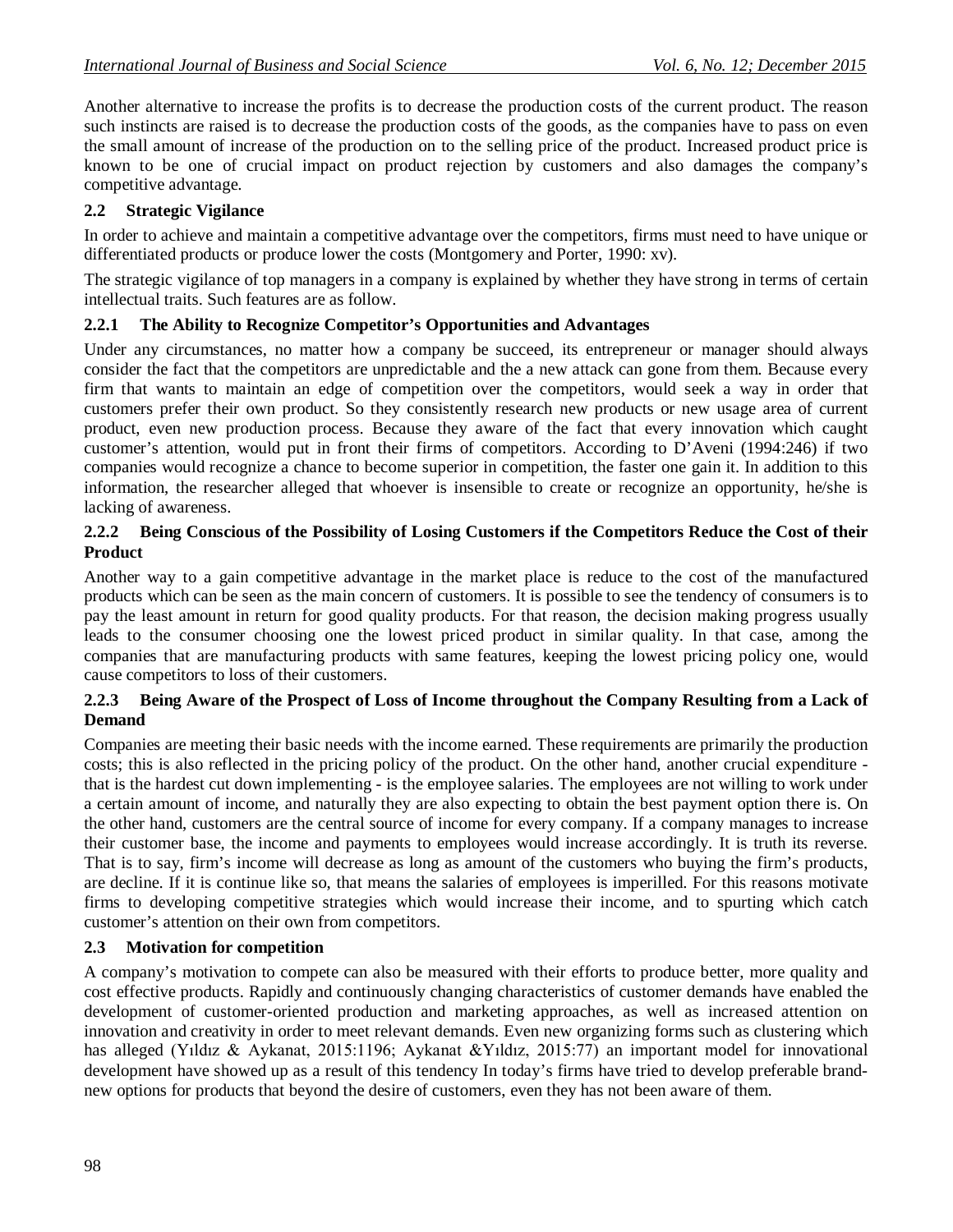On the other hand, every firm want to produce their product as impossible as the lowest cost in the market, for provide a competitive advantage. As Tully (2011:128) argued, one of the most effective ways to lower production costs is to lower the profits, too. In other words, sacrificing a portion of the profits. Another way to lower production costs, as it was stated by Havas (2000:110), is to use advanced production techniques. With this method, the production phase can be more efficient and help decrease the production costs while maintaining quality standards.

#### **2.4 Competitive market information**

As it is stated by Kelly and Booth (2004:9) and later by Chen (1996), it is possible to say that the awareness of competition is directly linked to "market commonality" and "resource similarity" and how these factors affect the competitive responses of firms. Based on Hitt et al. (2013) and Chen's (1996) researches, these terms can be explained as below.

#### **2.4.1 Market commonality**

Chen (1996:106-107) has preferred to use "multiple-point competition" in order to explain market commonality. According to his research, the theme of multiple –point competition is measured by the average number of markets that a firm competes with all of their rivals, excluding the main market they operate. This is also expressed as multimarket contact. Chen's research states that market commonality can be defined as the level of existence a firm reaches once it has managed to outgrow the main firm already in that market. It is possible to say that the existing firm's capacity to compete with the main firm in market, depends on their strategic strength and endurance. On the other hand, Hitt, et al., (2013:38) stated that different firms can compete with each other in multiple markets in different industries and this leads those firms to be interacting with each other: this is named as market commonality. According to the researchers, market commonality is related to the number of the markets that a firm competes with its competitors. Market commonality also enables the competition to gain strength when different companies with similar product have the same target audience. From this point of view it is possible to say that companies that compete with each other across different fields are competing in multiple-point markets. Coca-Cola and PepsiCo are competing with each other in different markets such as bottled-water and soft drinks as well as different geographies from USA to foreign markets.

#### **2.4.2 Resource similarity**

According to Hitt et al. (2013:38) the resource similarity can be defined as: the comparison of a company's physical and non-material resources in terms of type and quantity against their competitors. In accordance with this view, companies that have similar type and quantity of resources would suffer from comparable weaknesses as well as using alike strategies based on their similar strengths. Such examples stated by Hitt et al., (2007:142) showed the similarities of the strategic business plans of companies with similar resources, such as FedEx and United Parcel Service. These companies were comparable in their ability to use information technologies, increasing the effectiveness of service quality and finding the most effective low cost service opportunities.

According to Chen (1996) the resource similarity is also the ability to compare a company's profitability in terms of type and quantity with their competitors. The ability to define the similarities of resources also has a crucial impact on the ability to foresee possible business outcomes. It is possible to say that the similar resources would lead companies to utilise similar strategic business plans. On the other hand, companies with unrelated resources would have a competitive edge over their competitors, as these results in it being difficult to determine the strategic plans and outcomes for those companies.

Chen (1996:107) appertaining to concept of competitive market information and resource similarity, was able to develop a different perspective based on the companies in question and form a competitive analysis model as it is shown below (Figure 1). According to Chen (1996:108), based on market commonality and resources similarity, it is possible to investigate the concept of competitiveness in four sections. The first area focuses on the firm and its competitors who have a high level of resource similarity and market commonality. The Venn diagram explains the resource similarity via the shape of the figures and the market commonality with the level of intersection between those figures. As was pointed out before, building and managing market commonality is superior to merely sharing the market. Therefore the diagram is to give a vague overview about the competition rather than a model from which to draw conclusions. Firms in area are alike and have important intersections. It is possible to say that those firms are directly linked and well-informed about one another. Alternatively, the companies in part IV have similar resources but are not direct competitors.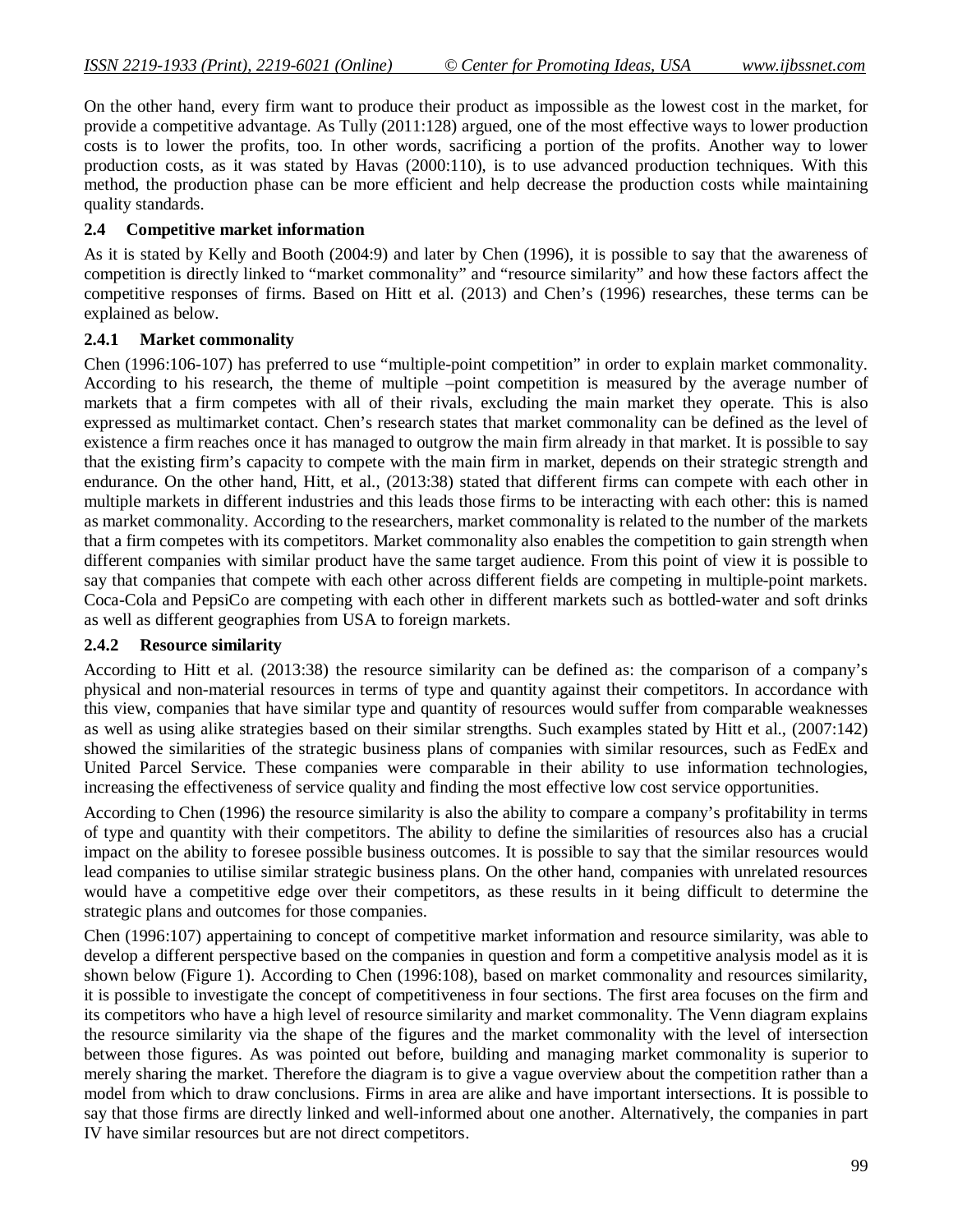# *3. Methodology*

In this section details of; type and samples of the research, how the data was obtained, and the program that has been used to analyse the data were covered.

### **3.1 Purpose of the Research and Hypotheses**

The main purpose of this study is to introduce awareness of competition as a new concept to the management literature; constitute the theoretical background and provide empirical research findings in order to support hypotheses suggested in this research. Thus, this research is aiming to present a new insight to the companies in order to improve profits as well as maintain their competitive advantage over their competitors.

The hypotheses developed to represent the purpose of this study are as follows;

H1: There is a substantive relationship between awareness of competition on an individual level and firm performance.

H<sub>2</sub>: The instinct to benefit from opportunities has a significant and positive impact on firm performance.

H3: Strategic vigilance of individuals has a significant and positive impact on firm performance.

H4: Individual's motivation for competition has a significant and positive impact on firm performance.

H5: Individual's competitive market information has a significant and positive impact on firm performance.

#### **3.2 Developing the Data Gathering Tools**

In order to represent empirical evidence for awareness of competition, a scale was developed based on the information provided by the theoretical framework for this research. This scale was formed on four aspects of awareness of competition; the instinct to benefit from opportunities, strategic vigilance, motivation for competition, competitive market information. However, the scale that was developed for this research has never been used before. For that reason the scale was used in a pilot study prior to the research. The study was conducted on 40 company managers operating in Afyon. The purpose of the pilot study carried out is to gather information and measure the credibility and validity of the scale based on individual's responses.

The data obtained from this study was analysed with the SPSS 20 program and some items which were believed to decrease the reliability of the scale were removed or replaced with new questions to refactor the scale. On the revised awareness of competition scale survey (ACS), all queries were formed in a positive way. The given responses were structured as a multiple choice; completely false (1), mostly false (2), neither true nor false (3), mostly true (4), completely true (5). The answers are assigned a score, as shown by the corresponding bracketed number. The lowest possible score obtained from the scale is equal to be the number of the items on the scale, 31 completely false responses. In order to measure the firm performance, a scale developed by Naktiyok (2004:242) was presented to senior management teams. This scale has multiple choice answers to a set of questions such as "outstanding compared to competitors" (in the segment of first 20% in their sector) (1); "above average compared to competitors" (in the segment of 21%-40) (2); "average in relation to competitors" (in the segment of 41%-60%) (3); "below average compared to competitors" (in the segment of 61%-80%) (4); and "very poor compared to competitors" (in segment of the last 20% in their sector) (5).

# **3.3 Sample Size and Methods Used to Analyse the Data**

In order to determine the direction and the strength of the relationship between senior manager's awareness of competition and firm performance, a representative group from companies operating in capital of Turkey, Ankara, in organized industrial site were queried for this survey. From this block totalling 2300 companies, 329 companies were selected to be included in this research (Sample Size Calculator, 2015). 415 questionnaires were presented to the senior managers. A small portion of the questionnaires were eliminated as not adequately complete, resulting in 380 suitable completed questionnaires for analysis. The data gathered was analysed by the SPSS 20 Lisrel 8.8 program. In order to determine the validity and the reliability of the scales used in this research, and to assign the Cronbach's alpha coefficient, the Exploratory Factor Analysis (EFA) method was used. EFA analysis is intended to explore the structure of the factors measured by the scale rather than examining the hypothesis (Tavsancıl, 2006). In addition, the Bartlett Sphericity test is calculated to determine the validity and the adequacy of the data that was used. To measure the relationship between senior managers awareness of competition and firm performance, structural equation modelling was used. The impact of awareness of competition on firm performance was investigated via potential variables. The relationship between awareness of competition and performance variables was explained with a comparative model.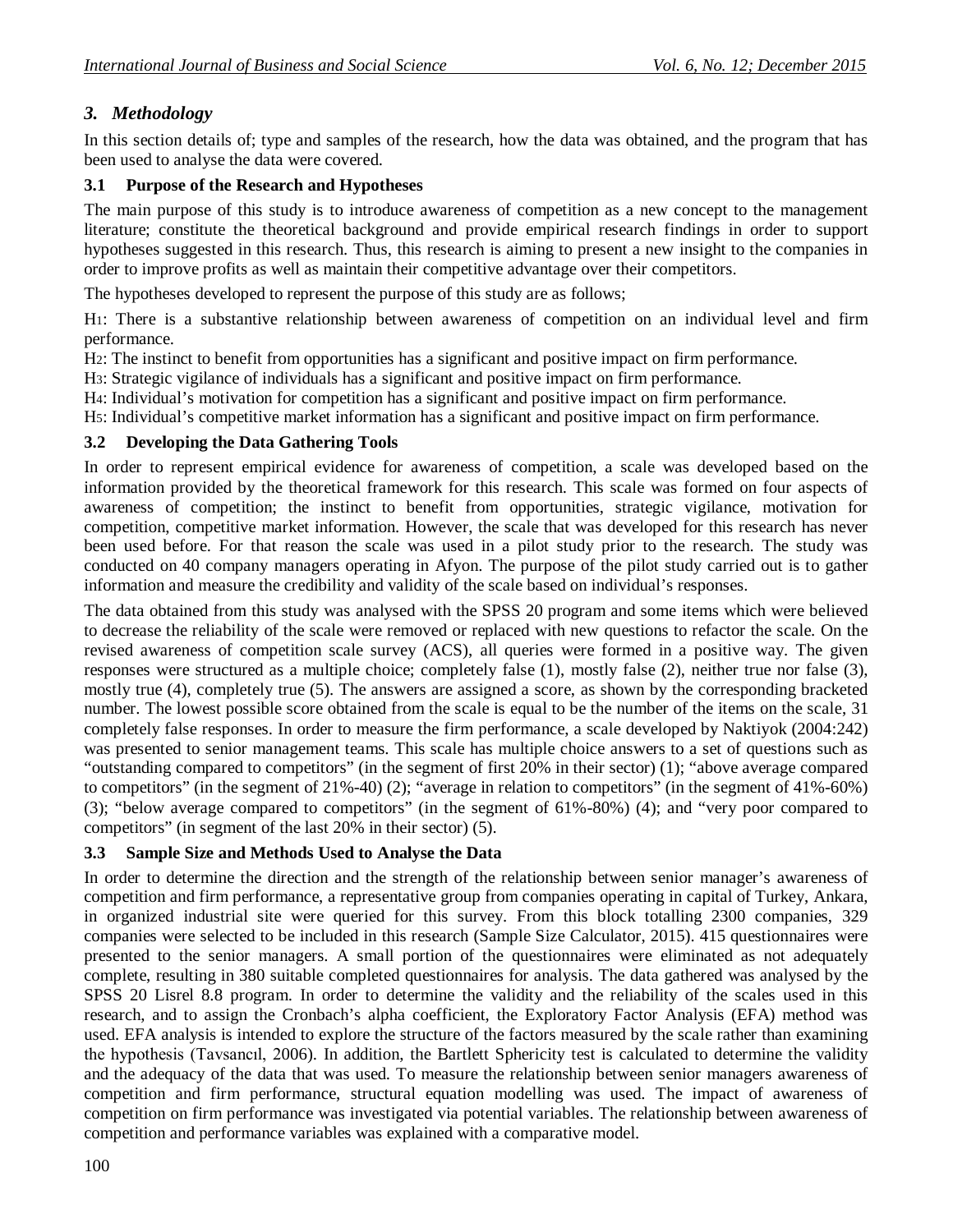### *4. Findings*

#### **4.1 Results from Research Sampling**

Of the senior managers participating in this study, the majority consist of male managers (92,6%), whereas only a small minority were women  $(7,4\%)$ . The age of the managers were mainly 51 and above (45,3%) while almost half of the participants have had 21-30 years of experience (49.2%). Participants with a high school degree was (53,9%). Participants with a postgraduate degree were only 9,5%. Almost all of the participants are working in the food industry.

#### **4.2 Findings about the Reliability of the Scale**

Reliability of the scale was measured by using the Cronbach alpha coefficient method. Reliability coefficients of the scales used in this research and the sub dimensions of the questionnaires are shown in Table 1. It is possible to see from Table 1 that the consistency coefficient (Cronbach alpha) for the 31 items on the awareness of competition scale was determined to be 0,843. On the other hand, exploring the reliability values for sub aspects of awareness of competition, the Cronbach alpha coefficient for "the instinct for benefiting from opportunities" was determined to be 0,764; Cronbach alpha coefficient for "strategic vigilance" was determined to be 0,802; Cronbach alpha coefficient for "motivation for competition" was determined to be 0,737; Cronbach alpha coefficient for "competitive market information" was determined to be 0,857. Moving to the firm performance scale, the Cronbach alpha coefficient for the total value for 5 items on the scale was determined to be 0,911. Considering the fact that the average Cronbach alpha coefficient value is accepted to be 0, 70 (Morgan, 2004:122); both of the scales were found to be highly reliable.

#### **4.3 Findings about the Validity of the Scale**

After determining the reliability of the scales used in this research, the scales in question were analysed with different methods such as convergent validity, face validity and discriminant validity method in order to establish the validity values. Considering the fact that the awareness of competition scale questions haven't needed to be clarified for the participants, it is possible to say that the face validity of the scale was checked. Exploratory factor analysis was also used in order to determine the validity values of the scales used in this research. In order to determine the validity of the size of the sample, Kaiser-Meyer-Olkin (KMO) values were also included in the analysis. The results for KMO values that were expected to be greater than 0,60 and the significance values of Bartlett Sphericity test that were expected to be greater than 0,000 were presented below (Leech, et al., 2005:82). The actual KMO value for the awareness of competition scale was determined to be 0,863. Before moving into factor analysis, the Bartlett Sphericity test was conducted in order to determine whether a portion of the data was caused by multivariate distribution. This test gave the result of  $x^2$ . As a result of statistical analysis performed for this research, the Bartlett Sphericity test outcome was determined to be significant to the study ( $\chi$ 2=5134,000, df=465, p<0,00). Based on the results of the Bartlett Sphericity test and the KMO values, it is possible to say that the size of the sample group is adequate for this research. The result of the exploratory factor analysis - which was conducted to determine the validity values of the scale - is shown in Table 2.

When Table 2 is examined, it is possible to see that the total of 31 items are divided into four different aspects; the instinct for benefiting from opportunities, strategic vigilance, motivation for competition, competitive market information. 47,89% of the variance is contained within these aspects. A total variance ratio greater than 0,40 is considered to give validity to research (Paulhus, et al., 1998). Thus, the structure resulting from these factors was found to support the theoretical hypotheses of this research. The exploratory factor analysis conducted on the firm performance scale showed the KMO values of 0,884. In order to perform a statistical factor analysis for this scale, a Bartlett Sphericity test was conducted and the results found to be credible for the study ( $\chi$ 2=5134, 000, df=465, p<0, 00). According to these results, the sample group was found to be adequate for the research. The results for the factor analysis conducted on the firm performance scale are presented in Table 3. As Table 3 shows, the 5 items of the scale were grouped under a single aspect. The variance explanation ratio of these factors was found to be 74,19%, which supports the validity of the scale.

# **4.4 Findings About the Confirmatory Factor Analysis**

In this study was used Confirmatory Factor Analysis method to determine whether model developed based on theoretical knowledge is confirmed or not, and to specify that is expected model fit to observed model (Kline, 2011).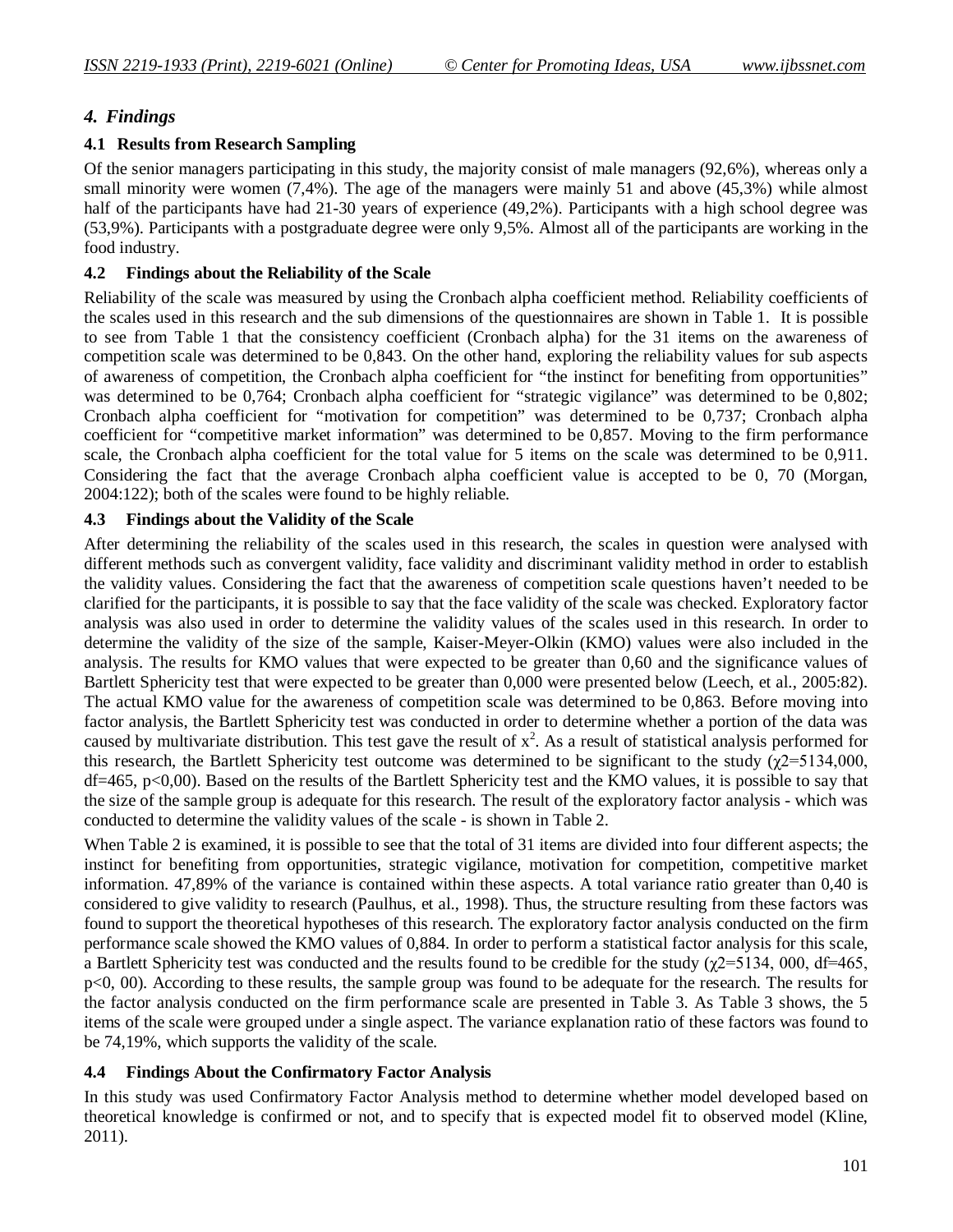In the model obtained by this analysis (Figure 2) Structural values of Awareness of Competition Scale is  $\gamma$ 2=1368, 50, df= 422, p= 0,000 and RMSEA= 0,077. According to other indices evaluation results of model's fit are presented in Table 4 (Resource for evaluating criteria: Schermelleh-Engel ve Moosbrugger, 2003:36).

In Table 4 shown that Awareness of Competition Scale is valid and it's fit to structure with four factors. On the other hand in the model obtained by this analysis (Figure 3) Structural values of Firm Performance Scale is  $\gamma$ 2=9,43, df= 4, p= 0,000 and RMSEA= 0,060. In reference to other indices evaluation results of model's fit are shown in Table 5. In Table 5 shown that Firm Performance Scale is valid and it's fit to structure with one factor(Resource for evaluating criteria: Schermelleh-Engel ve Moosbrugger, 2003:36).

#### **4.5 Findings about the Structural Equation Modelling Analysis**

Structural Equation Modelling (SEM) was used in order to analyse the data gathered for this research. Tavsancıl (2006:125-130) argued that latent variables such as intelligence, interest, emotions and manners can only be observed indirectly via behavioural patterns or via a particular set of measurement systems. This model uses indicators from an explanatory structure that focuses on the four aspects of awareness of competition as a latent variable and firm performance as an observable variable (Simsek, 2007). At this stage, the established model was explained via fit indices. Furthermore, this model presents the relationship between different aspects of awareness of competition and firm performance separately. Thus, awareness of competition as a latent variable revealed by the different sub-aspects and its relationship with the firm performance variable can be described structurally.

At the end of all the analysis, the structural relationship between awareness of competition and firm performance is represented on Figure 4. In Table 6 shown that Awareness of Competition and Firm Performance model has moderate fit or perfect fit according indexes below (Resource for evaluating criteria: Schermelleh-Engel ve Moosbrugger, 2003:36). The model established from the analysis and how it is related to this research's hypothesis is explained below;

H1: There is a substantive relationship between awareness of competition on an individual level and firm performance.

In the established model, the chi-square value is found to be  $=1710$ , 222, sd=588, p=0,000 and RMSEA value is found to be 0,071. According to the fit index presented above, the structural equitation model was found moderate fit. In other words, an individual's instinct to benefit from opportunities, strategic vigilance, motivation for competition and competitive market information is linked to the model that has been founded between presumed awareness of competition and firm performance. This makes the model statistically meaningful. Thus, based on this model the relationship between awareness of competition and performance can be identified on sub levels and factors.

H2: The instinct to benefit from opportunities has a significant and positive impact on firm performance.

As shown in Figure 4, the coefficient values of variables between the instinct to benefit from opportunities and performance was proved to be 0,71. One unit increase on the instinct to benefit from opportunities variable gives an equivalent 0,71 percent increase in firm performance. This coefficient is positively correlated and statistically significant at 0.05 level. Based on this coefficient level it is possible to say that an increase on the instinct to benefit from opportunities would also mean an increase in firm performance. Similarly a decrease on the instinct to benefit from opportunities would cause a decrease in firm performance.

H3: Strategic vigilance of individuals has a significant and positive impact on firm performance.

As shown in Figure 4, the coefficient values of variables between the strategic vigilance and firm performance was proved to be 0,56. This finding would imply that one unit increase in strategic vigilance is also an increase of 0,56 percent in firm performance. This coefficient is positively correlated and statistically significant at 0,05 level. Based on this coefficient level it is possible to say that an increase on the strategic vigilance would also mean an increase in firm performance. Similarly a decrease on strategic vigilance would cause a decrease on firm performance.

H4: Individual's motivation for competition has a significant and positive impact on firm performance.

As shown in Figure 4, the coefficient values of variables between the motivation for competition and firm performance was presumed to be 0,63. This finding would imply that one unit increase on motivation for competition is also an increase of 0,63 percent on firm performance.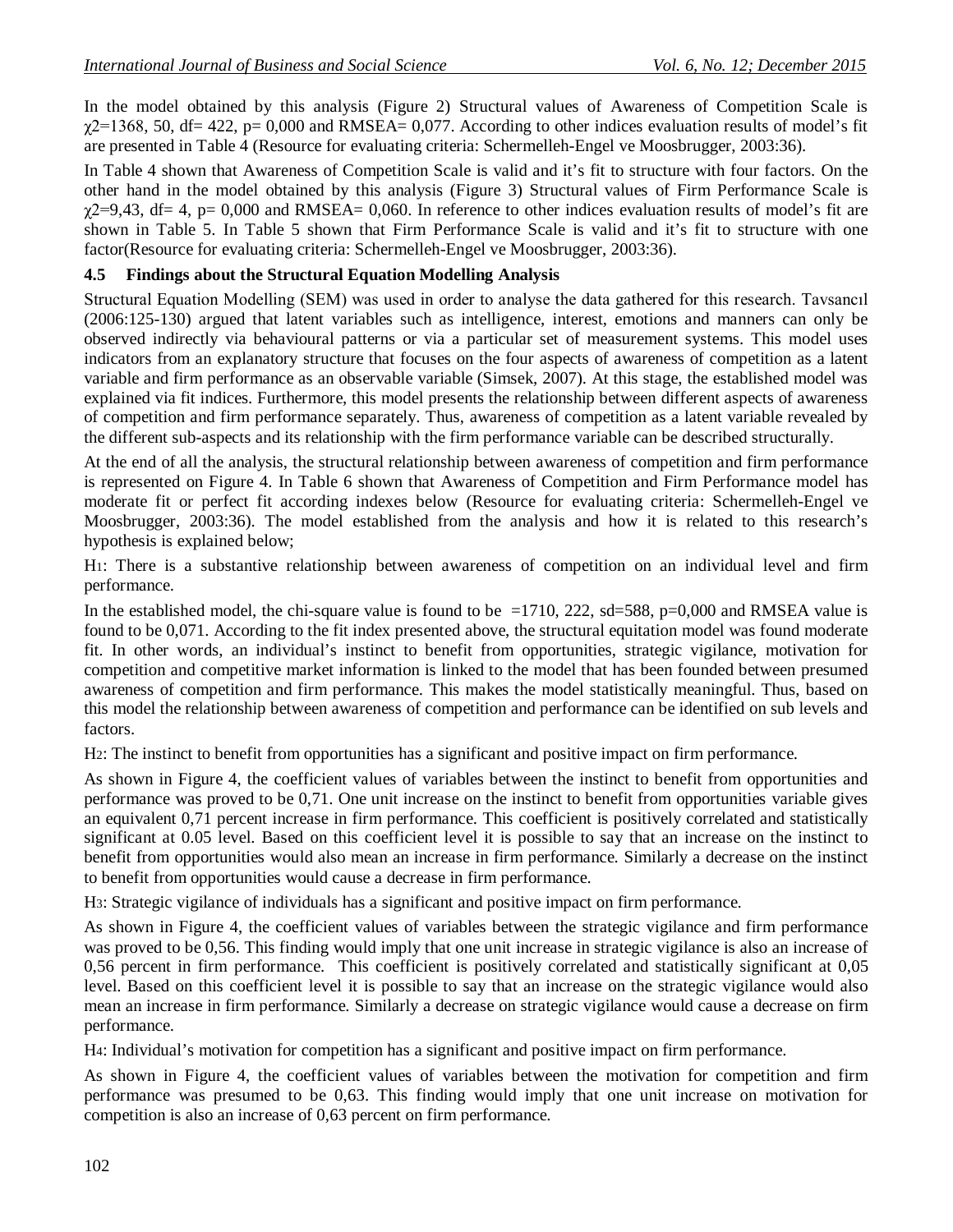This coefficient is positively correlated and statistically significant at 0,05 level. Based on this coefficient level, it is possible to say that an increase on the motivation for competition would also mean and increase on firm performance. Similarly a decrease on motivation for competition would cause a decrease on firm performance.

H5: Individual's competitive market information has a significant and positive impact on firm performance.

As it is shown on Figure 4, the coefficient values of variables between the competitive market information and firm performance was presumed to be 0,75.

This finding would imply that one unit increase on competitive market information is also an increase of 0,75 percent on firm performance. This coefficient is positively correlated and statistically significant at 0,05 level. Based on this coefficient level, it is possible to say that an increase on competitive market information would also mean an increase on firm performance. Similarly, a decrease on competitive market information would cause a decrease on firm performance.

#### *5. Conclusions*

Gaining a competitive advantage over competitors in order to increase profitability and manage sustainable growth has been the primary purpose of organizations and has influenced a great amount of academic researches for decades. Within the rapidly changing turbulent business environment, companies are facing intense competition and increasing numbers of strong competitors. Furthermore, global competition is also prevalent with the extensiveness of globalization, which has also enabled the increased attention of human capital. The main purpose of this study was to explore how an individual's awareness of competition that is taking place in the external environment effects their management decisions.

In order to determine if such a relationship between awareness of competition and firm performance exists, a theoretical background for awareness of competition was explored and components of such a concept were determined. Afterwards, a research tool developed via the theory was conducted on senior management teams of 380 companies. The data gathered with this research was analysed by using SPSS 20 and Lisrel 8.8 programs. Findings based on this analysis are explained below; the reliability analysis performed on the scale that was developed to measure awareness of competition found the scale to be reliable, based on the Cronbach Alpha coefficient (0,843). In order to determine the validity of the scale, exploratory analysis conducted proved that the scale possesses the coefficient values for validity.

A Structural Equation Model was established during the final stage of this research. In order to determine the relationship between the different components of awareness of competition such as the instinct to benefit from opportunities, strategic vigilance, motivation for competition and competitive market information, a structural model was founded. The model was explained by using the fit index and the values were found to be statistically significant ( $p=0,000$ ) and accurate (RMSEA= $0,071$ ).

According to this model, a substantial and positive relationship was found between firm performance and the different aspects of awareness of competition such as the instinct of benefiting from opportunities (0,71), strategic vigilance  $(0,56)$ , motivation for competition  $(0,63)$  and competitive market information  $(0,75)$ . Based on these outcomes, it is possible to say that there is a strong positive correlation between the instinct to benefit from opportunities, strategic vigilance, motivation for competition and competitive market information. The theoretical and empirical findings of this research are hoped to be used as a baseline to be expanded upon in the future. This will provide a new concept of appreciation for companies.

#### *Resources*

- Ambad, S.N.A. and Kalsom, A.W. (2013) Entrepereneurial Orientation among Large Firms in Malaysia: Contingent Effects of Hostile Environments. International Journal of Business and Social Science, 4(16), 96-107.
- Aykanat, Zafer & Tayfun Yıldız (2015) "Sectoral Analysis of Innovation Capacities for Firms Operating in Technocities", *Symposium of Innovation 2023*, Elazıg, Turkey, 77-87.
- Bailey, D. (2014) 'United Kingdom', Antitrust for Small and Middle Size Undertakings and Image Protection from Non-Competitiors, Ed. Këllezi, Pranvera, Bruce Kilpartick and Pierre Kobel, Springer, London, 235-256.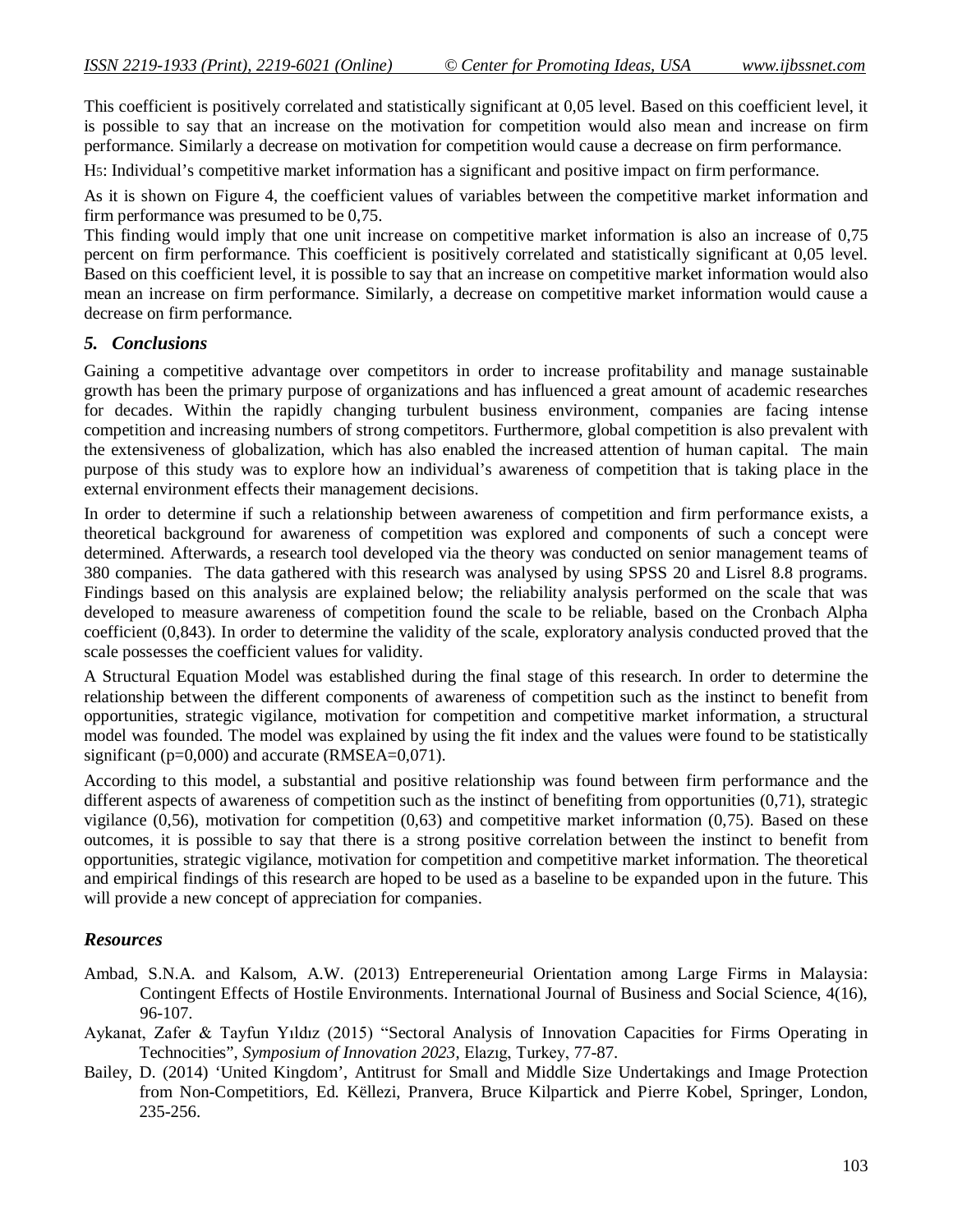- Baroutsis, A.P. and Horton, J. (1973) An Economic Strategy for Environmental Quality, Ed. Richard A. Gabriel and Sylvan H. Cohen, The Environment: Critical Factors in Strategy Development, MSS Information Corporation. New York, 61-93.
- Carr, M.M. (2003) 'Introduction'. Super Searchers on Competitive Intelligence: The Online and Offline Secrets of Top CI Researchers, Ed. Reva Basch, Thomas Hogan, USA, 1-12.
- Chen, M.J. (1996) Competitor Analysis and Interfirm Rivalry: Toward a Theoretical Integration. The Academy of Management Review, 21(1), 100-134.
- Dabbah, M.M. (2010) International and Comperative Competition Law. Cambridge University Press, New York.
- D'Aveni, R.A. (1994) Hyper-competition: Managing the Dynamics of Strategic Maneuvering. Free Press, New York.
- Gerber, D.J. (2010) Global Competition: Law, Markets, and Globalization. Oxford University Press, New York.
- Havas, A. (2000) 'Local, Regional and Global Production Networks: Re-Integration of The Hungarian Automotive Industry", The Globalization of Industry and Innovation in Eastern Europe: From Post-Socialist Restructuring to International Competitiveness'. Ed. Christian von Hirschhausen and Jürgen Bitzer, Edward Elgar Publishing, Great Britain, 95-127.
- Hirschey, M. (2009) Fundamentals of Managerial Economics. 9e, South-Western Cengage Learning, USA.
- Hitt, M.A., Ireland, R.D. and Hoskisson, R.E. (2007) Strategic Management: Competitiveness & Globalization (Concepts and Cases). 7e, Thompson South-Western, USA.
- Hitt, M., Ireland R.D. and Hoskisson, R. (2013) Strategic Management: Competitiveness & Globalization. 10e, South-Western Cengage Learning, Canada.
- Holcombe, R.G. (2007) Entrepreneurship and Economic Progress, Routledge, New York.
- Jenny, F. (2004) 'Speeches by Representatives of Foreign Competition Authorities Competition, Trade and Development Before and After Cancun'. The Future Development of Competition Framework, Ed. Tzong-Leh Hwang and Chiyuan Chen, Kluwer Law International, Netherlands, 11-36.
- Kelly, L. and Booth, C.A. (2004) Dictionary of Strategy: Strategic Management A-Z. Sage Publications, California.
- Kline, R.B. (2015) Principles and Practice of Structural Equation Modeling. 2nd Ed., Guilford Press, New York.
- Leech, N. L., Barrett, K. C. ve Morgan, G. A., (2005) SPSS For Intermediate Statistics, Use and Interpretation. Lawrence Erlbaum Associates Publishers, New Jersey.
- Lindsay, N.J. (2006) 'Venture Capitalist Entrepreneurial Orientations', Venture Capital and the Changing World of Entrepereneurship. Ed. John E.Butler, Andy Lockett and Deniz Ucbasaran, Information Age Publishing, USA. 223-238.
- Lumpkin, G.T. and Dess, G.G. (2001) Linking Two Dimension of Entrepreneurial Orientation to Firm Performance: The Moderating Role Of Environment and Industry Life Cycle. Journal of Business Venturing, 16, 429-451.
- Malinauskaite, J. (2011) Merger Control Post-Communist Countries: ECmerger regulation in small market economies. Routledge, New York.
- Matsuo, M. (2005) The Role of International Competition in Knowledge Creation: An Emprical Study in Japanese Firms. Peter Lang AG, Germany.
- Mercer, D. (1998) Marketing Strategy: The Challenge of The External Environment. Sage Publications, UK.
- Montgomery, C. and Porter, M.E. (1991) 'Introduction', Seeking and Securing Competitive Advantage. Ed. Cynthia A. Montgomery and Michael Porter, Harvard Business Review, USA, xi-xxiii.
- Morgan, G., Leech, N. L., Gloeckner, G. W. ve Barrett, K. C. (2004) SPSS for Introductory Statistics, Use and Interpretation. Lawrence Erlbaum Associates Publishers, New Jersey.
- Naktiyok, A.(2004) Intrapreneurship. Beta Publishing., Istanbul, Turkey.
- Paulhus, D. L., Lysy, D. C. & Yik, M. S. M. (1998) Self Report Measures of Intelligence, Are They Useful as Proxy Iq Tests. Journal of Personality, 66, 525-554.
- Potter, R. B. & Lloyd-Evans, S. (1998) The City in the Developing World. Routledge, New York.
- Sample Size Calculator, (http://www.surveysystem.com/sscalc.htm, 11.08.2015).
- Schermelleh-Engel, K. and Moosbrugger, H. (2003), Evaluating The Fit of Structural Equation Models: Tests of Significance and Descriptive Goodness-of-Fit Measures. Methods of Psychological Research Online, 8(2), 23-74.
- Sirico, R. (2012) The Moral Case for a Free Economy, President of the Acton Institute, Washington.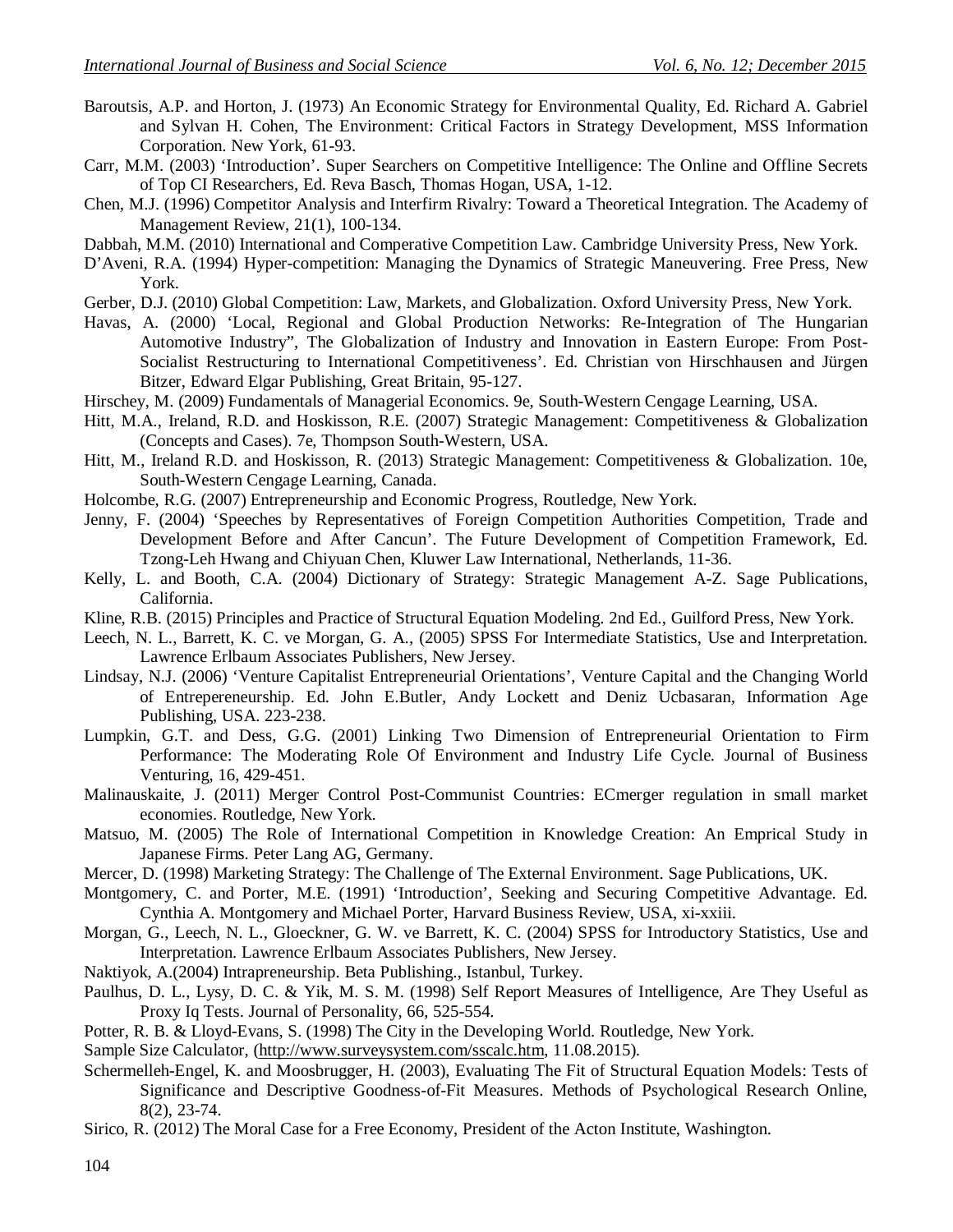Simsek, Ö.F. (2007) Introduction to Structural Equation Modelling: Basic Rules and Lisrel Practices, Ekinox Publishing, Ankara, Turkey.

- Stain, D. (2007) Keeping Your Friends Close and Your Enemies Closer: What You Should Know about Your Competitor. Marketing in the 21st Century: Company and Customer Relations, Volume 3, Ed. Bruce D. Keillor, Praeger Publishers, USA, 53-68.
- Sun, H. (2006) Chinese Children's Pyhsical and Mental Development. Chinese Youth in Transition, Ed. Jieying Xi, Yunxiao Sun and Jing Jian Xiao, ashgate Publishing Limited, England, 19-32.

Tavşancıl, E. (2006) Measuring Attitudes and Data Analyzing by SPSS. Nobel Publishing, Ankara, Turkey.

Tully, M. (2011) Non Stop India. Penguin Books, UK.

Wessels, W.J. (2000) Economics. 3e, Barron's Educational Series, USA.

Yıldız, Tayfun & Zafer Aykanat (2015) "Clustering and Innovation Concepts and Innovative Clusters: An Application on Technoparks in Turkey", *Procedia-Social and Behavioral Sciences,* 195, 1196-1205.

#### *Tables and Figures*

**Table 1. Reliability values of acs and firm performance**

|                                               | Number of | Cronbach |
|-----------------------------------------------|-----------|----------|
| The instinct of benefiting from opportunities |           | 0,764    |
| Strategic vigilance                           |           | 0,802    |
| Motivation for competition                    |           | 0,737    |
| Competitive market information                |           | 0,857    |
| <b>Awareness of Competition Scale</b>         |           | 0,843    |
| Firm Performance Scale                        |           | 0.911    |

#### **Table 2. The results of the exploratory factor analysis for acs**

| Items and Factor Loadings |                 |           |         |                |                           |
|---------------------------|-----------------|-----------|---------|----------------|---------------------------|
|                           | The Instinct of | Strategic |         | Motivation for | <b>Competitive Market</b> |
|                           | Benefiting from | Vigilance |         | Competition    | Information               |
|                           | Opportunities   |           |         |                |                           |
| It1                       | 0,835           |           | It16    | 0,676          |                           |
| It2                       | 0,801           |           | It17    | 0,702          |                           |
| It <sub>3</sub>           | 0,787           |           | It18    | 0,810          |                           |
| It <sub>4</sub>           | 0,575           |           | It19    | 0,589          |                           |
| It5                       | 0,463           |           | It20    | 0,731          |                           |
| It <sub>6</sub>           | 0,497           |           | It21    | 0,593          |                           |
| It7                       |                 | 0,430     | It22    | 0,669          |                           |
| It <sub>8</sub>           |                 | 0,457     | It23    | 0,552          |                           |
| It <sub>9</sub>           |                 | 0,402     | It24    |                | 0,553                     |
| It10                      |                 | 0,650     | It $25$ |                | 0,656                     |
| It11                      |                 | 0,559     | It $26$ |                | 0,665                     |
| It12                      |                 | 0,582     | It27    |                | 0,717                     |
| It13                      |                 | 0,775     | It28    |                | 0,578                     |
| It14                      |                 | 0,647     | It29    |                | 0,735                     |
| It15                      |                 | 0,684     | It30    |                | 0,745                     |
|                           |                 |           | It31    |                | 0,754                     |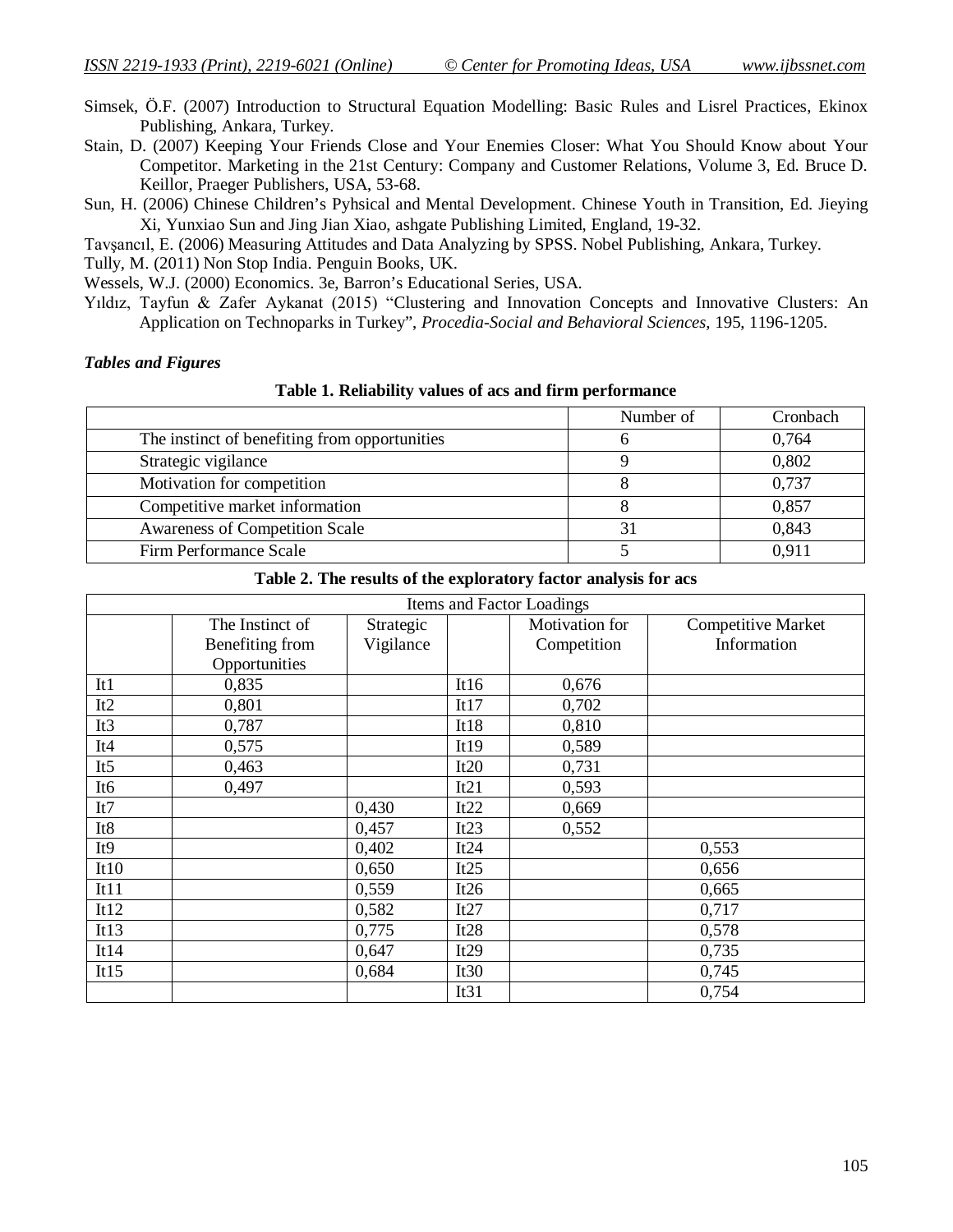#### **Table 3. The results of the exploratory factor analysis on firm performance scale**

| It | Factor |
|----|--------|
| M  | 0,863  |
| M  | 0,906  |
| M  | 0,878  |
| M  | 0,846  |
| М  | 0,812  |

#### **Table 4: evaluation of structure by means of fit indexes (awareness of competition scale)**

| Fit Index    | Perfect Fit                           | Moderate Fit                      | Model | Result       |
|--------------|---------------------------------------|-----------------------------------|-------|--------------|
| <b>RMSEA</b> | $0$ <rmsea <="" <math="">0.05</rmsea> | $0.05 \leq$ RMSEA $\leq 0.10$     | 0,077 | Moderate Fit |
| <b>CFI</b>   | $0.97 \leq CFI \leq 1$                | $0.95 \leq CFI \leq 0.97$         | 0.96  | Moderate Fit |
| <b>GFI</b>   | $0.95 \leq GFI \leq 1$                | $0,90 \leq$ GFI $\leq 0.95$       | 0.94  | Moderate Fit |
| <b>AGFI</b>  | $0.90 \leq \text{AGFI} \leq 1$        | $0.85 \leq \text{AGFI} \leq 0.90$ | 0.94  | Perfect Fit  |
| <b>NFI</b>   | $0.95 \leq NFI \leq 1$                | $0,90 \leq NFI \leq 0.95$         | 0.94  | Moderate Fit |
| <b>NNFI</b>  | $0.97 \leq NNFI \leq 1$               | $0,95 \leq NFI \leq 0,97$         | 0,97  | Perfect Fit  |

**Table 5: Evaluation of model by means of fit indexes (firm performance)**

| Fit Index    | Perfect Fit                           | Moderate Fit                      | Model | Result       |
|--------------|---------------------------------------|-----------------------------------|-------|--------------|
| <b>RMSEA</b> | $0$ <rmsea <="" <math="">0,05</rmsea> | $0.05 \leq$ RMSEA $\leq 0.10$     | 0,060 | Moderate Fit |
| <b>CFI</b>   | $0.97 \leq CFI \leq 1$                | $0,95 \leq CFI \leq 0,97$         | 0.99  | Perfect Fit  |
| <b>GFI</b>   | $0.95 \leq$ GFI $\leq$ 1              | $0,90 \leq$ GFI $\leq 0.95$       | 0,98  | Perfect Fit  |
| AGFI         | $0,90 \leq \text{AGFI} \leq 1$        | $0,85 \leq \text{AGFI} \leq 0,90$ | 0.99  | Perfect Fit  |
| NFI          | $0.95 \leq NFI \leq 1$                | $0,90 \leq NFI \leq 0,95$         | 0.97  | Perfect Fit  |
| <b>NNFI</b>  | $0.97 \leq NNFI \leq l$               | $0.95 \leq NFI \leq 0.97$         | 0.97  | Perfect Fit  |

**Table 6. Evaluation of model by means of fit index (awareness of compet. and firm perf.)**

| Fit Index    | Perfect Fit                           | Moderate Fit                      | Model | Result       |
|--------------|---------------------------------------|-----------------------------------|-------|--------------|
| <b>RMSEA</b> | $0$ <rmsea <="" <math="">0.05</rmsea> | $0.05 \leq$ RMSEA $\leq 0.10$     | 0.071 | Moderate Fit |
| <b>CFI</b>   | $0.97 \leq CFI \leq 1$                | $0.95 \le CFI \le 0.97$           | 0.97  | Perfect Fit  |
| <b>GFI</b>   | $0.95 \leq GFI \leq 1$                | $0,90 \leq$ GFI $\leq 0.95$       | 0.95  | Perfect Fit  |
| AGFI         | $0.90 \leq \text{AGFI} \leq 1$        | $0,85 \leq \text{AGFI} \leq 0,90$ | 0.97  | Perfect Fit  |
| <b>NFI</b>   | $0.95 \leq NFI \leq 1$                | $0,90 \leq NFI \leq 0,95$         | 0,95  | Perfect Fit  |
| <b>NNFI</b>  | $0.97 \leq NNFI \leq 1$               | $0,95 \leq NFI \leq 0,97$         | 0,96  | Moderate Fit |

**Figure 1: A framework of competitor analysis (chen, 1996:108)**